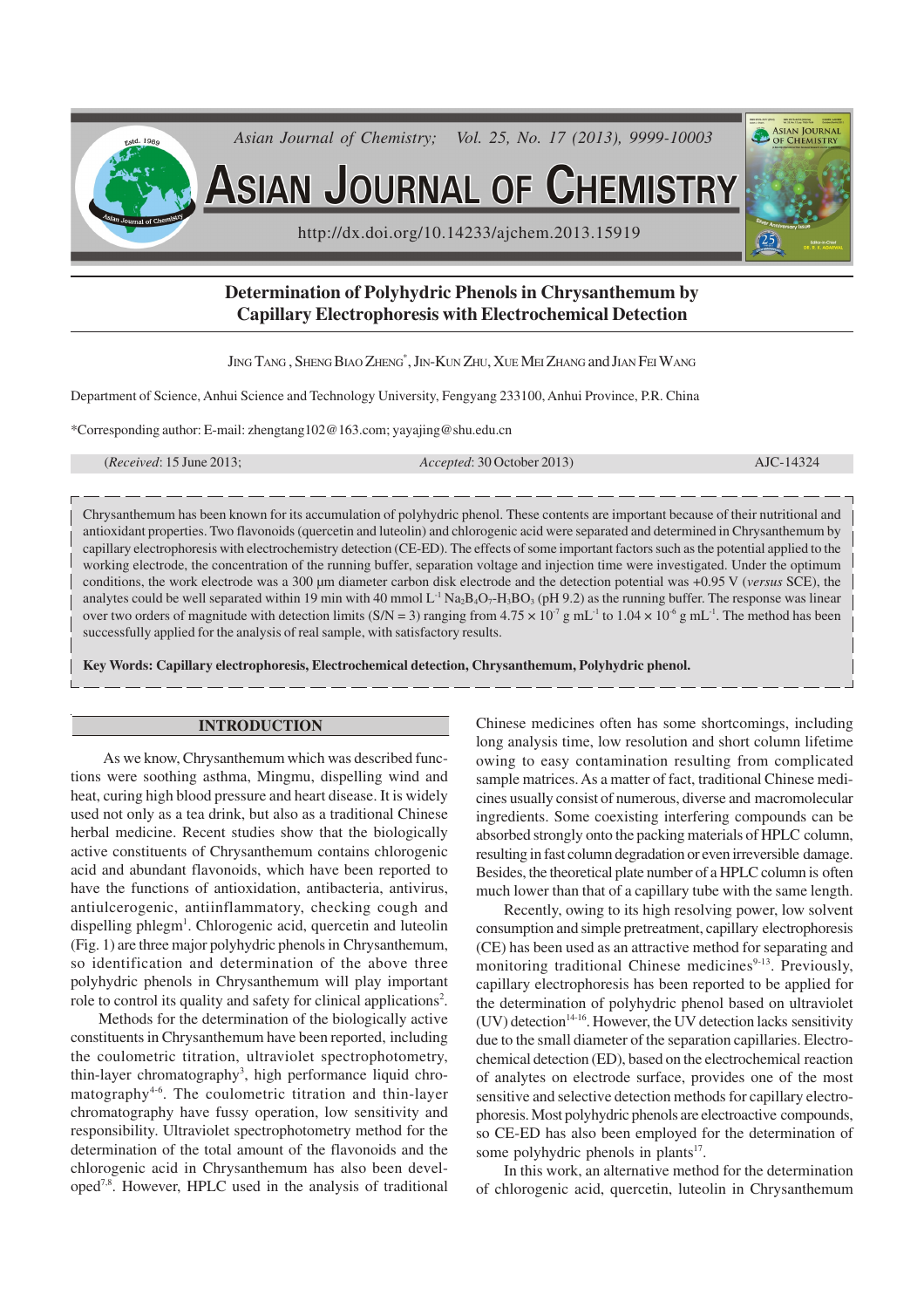

by using CE-ED approach is described, which has been proven to be simple and convenient, as well as sensitive and selective.

## **EXPERIMENTAL**

A laboratory-built CE-ED system used for analysis has been described previously (Chen, Ye, and Cheng, 2000). A  $\pm$ 30 kV high-voltage power supply (Shanghai Institute of Nuclear Research, Shanghai, China) provided a separation voltage between the ends of the capillary. The inlet end of the capillary was held at a positive potential and the outlet end of capillary was maintained at ground. Separation capillary was an untreated fused silica capillary with 70 cm  $\times$  25 µm i.d.  $\times$ 370 µm o.d. (Hebei Yongnian Optic Fiber Factory, China). A pHS-3C meter (Shanghai Leici Instrument Company, Shanghai, China) was used to measure the pH value of the running buffer.

A pre-aligned electrochemical cell, consisting of three electrodes, a 300 µm diameter carbon disc working electrode (its preparation was reported by Wang *et al*. <sup>18</sup>), a platinum auxiliary electrode and a saturated calomel electrode (SCE) as the reference electrode, was used in combination with a CHI660 electrochemical system (Shanghai Chenhua Instrument Company, Shanghai, China). Before use, the carbon disc electrode was polished with emery sand paper and sonicated in doubly distilled water and finally carefully positioned opposite the outlet of the capillary with the aid of a micromanipulator (Correct, Tokyo, Japan) and arranged in a walljet configuration<sup>19</sup>. The distance between the tip of the working electrode and the capillary outlet was as close as possible so that the capillary electrophoresis effluent directly impinged upon the electrode surface. The electropherograms were recorded using a CHI software (Shanghai Chenhua Instrument Factory, China). Capillary electrophoresis was performed in a 40 mmol  $L^{-1}$  borate buffer (pH 9.2) used as the running buffer at a separation voltage of 14 kV. The potential applied to the working electrode was +0.95 V (*vs*. SCE). Samples were injected electrokinetically at 14 kV for 6 s.

Chlorogenic acid, quercetin and luteolin were all abtained from Chinese Chemical and Biological Drugs Institute (Beijing, China), Chrysanthemum (chuju, gongju, hangbaiju) were purchased from Bozhou drugstore, Anhui province, China. Other chemicals were analytical grade. All aqueous solutions were made up in doubly distilled water. Stock solutions of chlorogenic acid (1.04  $\times$  10<sup>-3</sup> g mL<sup>-1</sup>), luteolin (1.02  $\times$  $10^{-3}$  g mL<sup>-1</sup>) and quercetin (0.95  $\times$  10<sup>-3</sup> g mL<sup>-1</sup>) were prepared in anhydrous ethanol, stored in the dark at  $4^{\circ}$ C and were diluted to the desired concentrations with the running buffer  $(40 \text{ mmol L}^1, \text{pH } 9.2)$ , The borate-phosphate running buffer was prepared by mixing  $Na<sub>2</sub>B<sub>4</sub>O<sub>7</sub>$  solution (concentrations ranging from 20 to 60 mmol  $L^{-1}$ ) with  $H_3BO_3$ . Before use, all solutions were filtered through 0.45 µm syring filter.

**Sample preparation:** The air-dried Chrysanthemum (chuju, gongju, hangbaiju) (1.0 g) sample were powdered and extracted with 10 mL 99.7 % ethanol in ultrasonic bath for 0.5 h. The extract was then filtered through a filter paper. The extraction procedure was repeated three times. Next each of the samples was filtered through filter paper first and the sample was centrifuged in 1200 rev/s for 10 min. then through a 0.45 µm syringer filter. After filtered through 0.45 µm syringe cellulose acetate filter, the 200 µL sample was diluted with 40 mmol  $L<sup>-1</sup>$  borate buffer to 1 mL. Then it can be directly injected electrokinetically for analysis. Before use, all sample solutions were stored in the dark.

## **RESULTS AND DISCUSSION**

**Effect of the potential applied to the working electrode:** Since the phenolic hydroxy groups of the three analytes can be readily oxidized electrochemically, the three analytes are electroactive and can be determined by amperometric detection. In amperometric detection the potential applied to the working electrode directly affects the sensitivity, detection limit and stability of this method. In order to obtain best detection results, optimum potential applied to the working electrode should be selected. Hydrodynamic voltammograms (HDVs) of 8.16  $\mu$ g mL<sup>-1</sup> luteolin, 41.6  $\mu$ g mL<sup>-1</sup> chlorogenic acid and 19.0  $\mu$ g mL<sup>-1</sup> quercetin are illustrated in Fig. 2. As



Fig. 2. Hydrodynamic voltammogram s (HDVs) for three analytes in capillary electrophoresis; Experimental conditions: fused-silica capillary,  $25 \mu m \times 70$  cm; working electrode, a 300  $\mu$ m diameter carbon disk electrode; running buffer, 40 mmol L-1 borate buffer (pH 9.2); separation voltage, 14 kV; electrokinetic injection, 6 s (14 kV) ; mass concentration, 8.16  $\mu$ g mL<sup>-1</sup> luteolin, 41.6  $\mu$ g  $mL^{-1}$  chlorogenic acid and 19.0 µg mL<sup>-1</sup> quercetin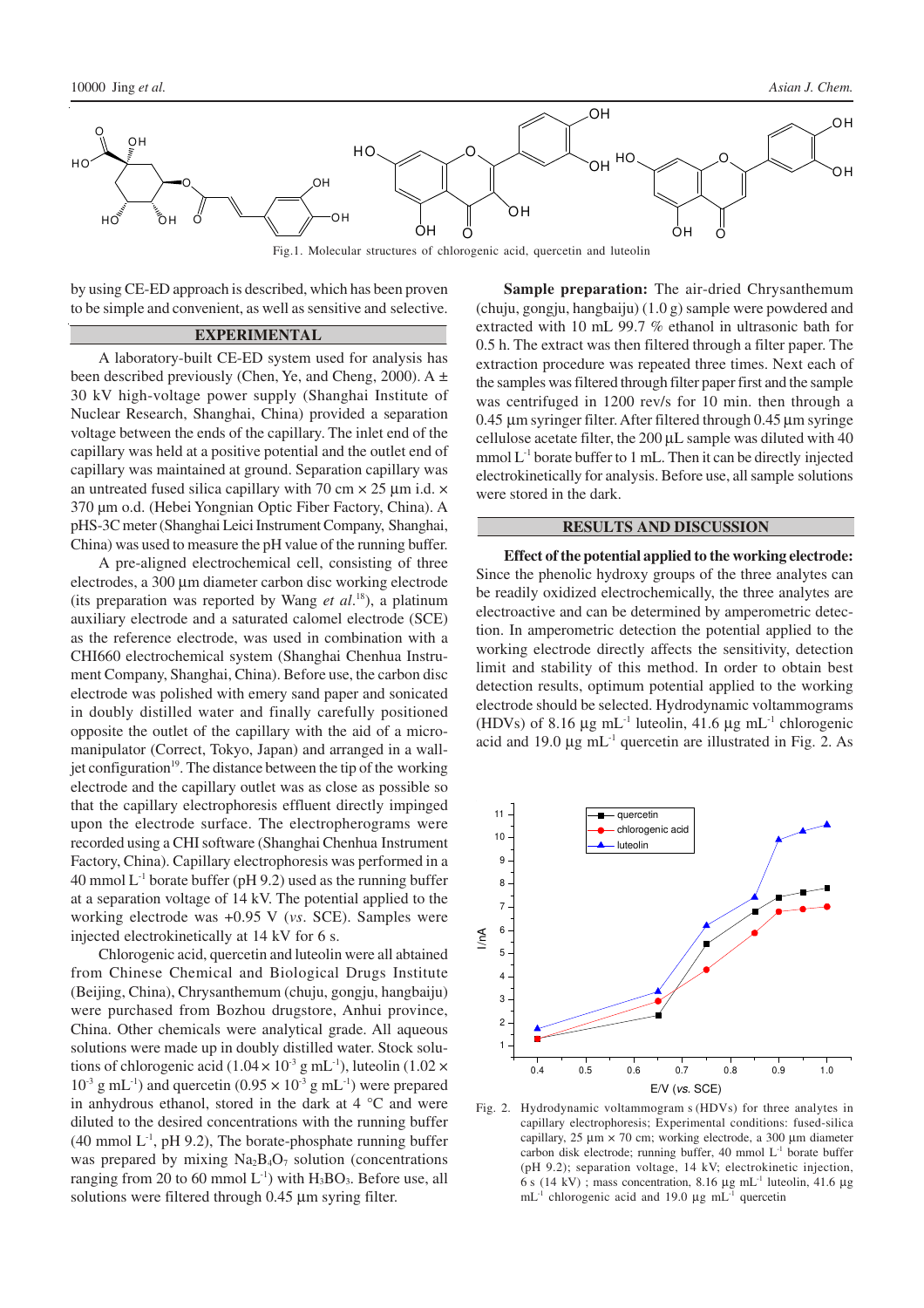shown in Fig. 2, when the applied potential reaches +0.65 V (*vs*. SCE), the peak currents of three analytes increase rapidly. However, when the potential exceeds +0.90 V (*vs*. SCE), the current of the three analysts increases much more slowly. When the applied potential is  $> +1.0$  V (*vs.* SCE), both the baseline noise and the background current increase very strongly, which are obviously a disadvantage for sensitive and stable detection. For a suitable compromise of high sensitivity and low background current, a value of +0.95 V (*vs*. SCE) was selected for the subsequent experiments and the background current is not too high and the S/N ratio is the highest.

**Optimum condition for separation:** Alkaline borate buffer was employed in this work because the analytes can form negative-charged complexes with boric acid in alkaline solution. The acidity of the running buffer affects the zetapotential (n), the electroosmotic flow (EOF) as well as the overall charge of the analytes, which determine the migration time and the separation of the analytes $20$ . To verify the effect of running buffer pH on migration behavior, experiments were performed using 40 mmol  $L<sup>-1</sup>$  Na<sub>2</sub>B<sub>4</sub>O<sub>7</sub>-H<sub>3</sub>BO<sub>3</sub> buffer with different pH (range of 8.0-9.5). The results are shown in Fig. 3A. As shown in Fig. 3A, quercetin and luteolin cannot be separated at pH 9. When the running buffer pH increases, the resolution of all compounds is improved with longer migration time. At pH 9.2 the analytes can be well separated, it is also found that the peak current is low and the peak shape becomes poor above pH value of 9.2. Therefore in this paper 40 mmol  $L^{-1}$ borate buffer with pH 9.2 was chosen as the running buffer considering the sensitivity, resolution and analysis time.

Besides the pH value, the concentration of the running buffer is also an important parameter. It affects not only the resolution and migration time of the analytes, but also the peak current. The effect of running buffer concentration on the migration time of the analytes was also studied. Migration time and resolution increases with increasing buffer concentration as shown in Fig. 3B. However, high running buffer concentration had a negative effect on the detection limits because the peak currents of the three analytes decreased and the effect of Joule heat became more obvious. On the basis of the peak current, resolution and analysis time, 40 mmol  $L<sup>-1</sup>$ borate buffer (pH 9.2) was finally chosen as the optimum running buffer concentration.

The influence of separation voltage on the migration time of the analytes was also studied in this experiment. The results illustrated that the high separation voltage gave shorter migration time for all analytes. It produced more baseline noise, which resulted in higher detection limits. However, too low separation voltages would increase the analysis time considerably and cause peak broadening. Thus, the optimum separation voltage was 14 kV, at which good separation could be obtained for all analytes within 19 min (Fig. 4).

The injection time, which determines the sampling amount, affects both peak current and peak shape. The effect of injection time on capillary electrophoresis separation was investigated by changing the sampling time (2, 4, 6, 8, 10 s at a voltage of 14 kV, as shown in Fig. 5). It was found that both peak current and peak width increase with increasing sampling time. However, when the injection time was longer than 6 s, the peak current increased slowly and the peak



Fig. 3. Effect of buffer pH(a) and concentration(b) on the migration time of chlorogenic acid, quercetin, luteolin. Working potential: +0.95 V (*vs*. SCE); other conditions as in Fig. 2



Fig. 4. Effect of voltage on the migration time of chlorogenic acid, quercetin, luteolin. Working potential: +0.95 V (*vs*. SCE); other conditions as in Fig. 2

exhibited obvious broadening become more severe, therefore, 6 s (14 kV) was selected as the optimum injection time in this work.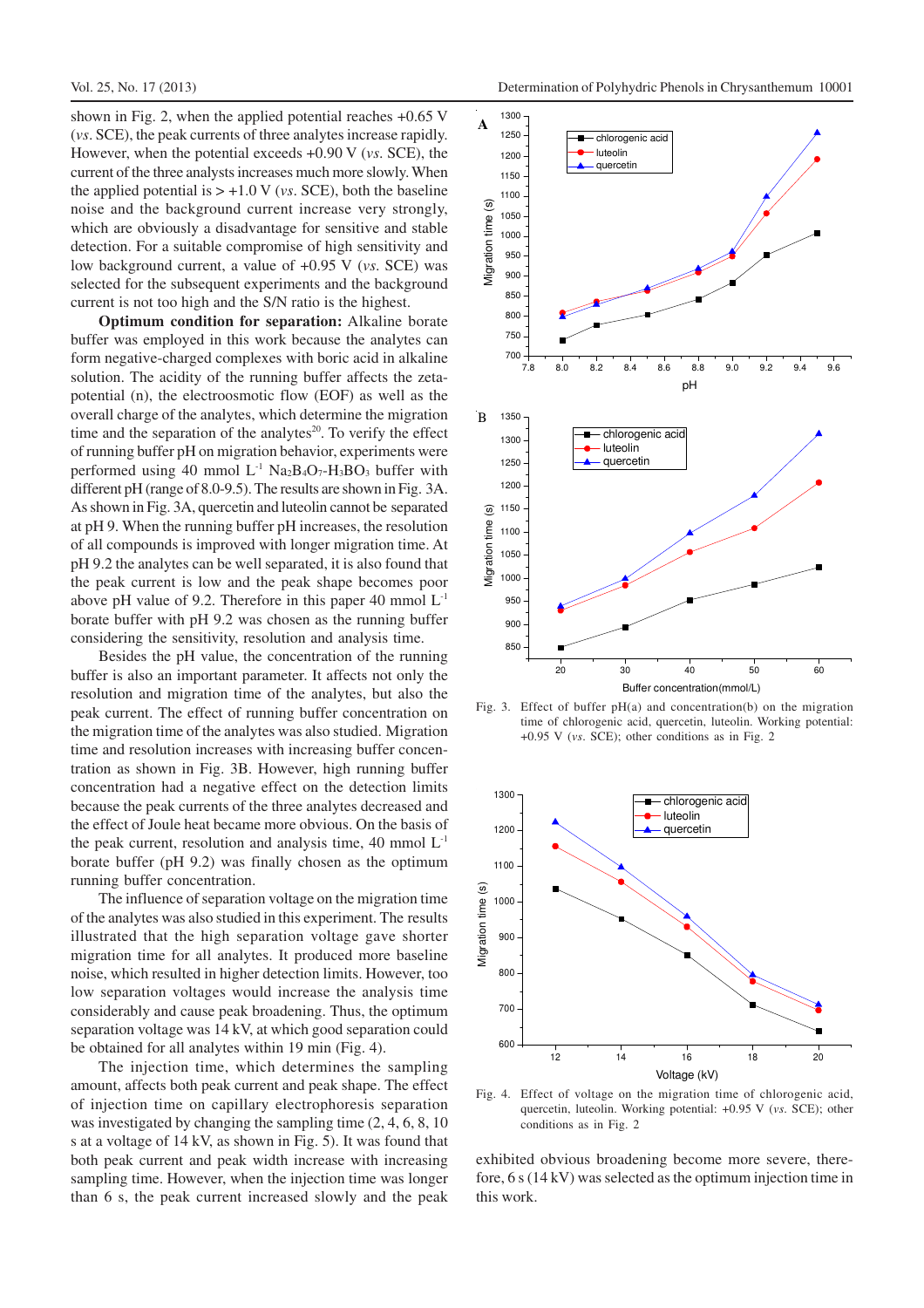

Fig. 5. Effect of injection time on the peak current of chlorogenic acid, quercetin, luteolin. Working potential: +0.95 V (*vs*. SCE); other conditions as in Fig. 2

**Repeatability, linearity and detection limits:** Under the optimum condition, the repeatability of the peak current and the migration time for chlorogenic acid  $(20.8 \,\mu g \,\text{mL}^{-1})$ , luteolin  $(4.08 \,\mu g \, \text{mL}^{-1})$  and quercetin  $(9.50 \,\mu g \, \text{mL}^{-1})$  was estimated by making repetitive injections of a standard mixture solution. The results show that the relative standard deviations (RSDs) of peak current and migration time are 3.45 and 0.47 % for chlorogenic acid, 2.60 and 0.64 % for luteolin and 6.95 and 0.81 % for quercetin, respectively. A series of the standard mixture solutions were tested to determine the response linearity of the three analytes in this method. The detection limits are evaluated on the basis of signal-to-noise ratio of 3 and the results are presented in Table-1. The calibration curves exhibit excellent linear behavior over the concentration range of about 2 orders of magnitude for all investigated compounds.

Sample analysis and recovery: Under the optimum condition, chlorogenic acid, quercetin and luteolin in the different sample of Chrysanthemum (chuju, gongju, hangbaiju) were determined according to the procedures described earlier. Typical electropherograms obtained from dried chuju(B), gongju(C) and hangbaiju(D) are shown in Fig. 6. By comparing the migration time of analytes with the electropherogram of the standard mixture solution (Fig. 6A), the active ingredients namely chlorogenic acid (1), luteolin (2) and quercetin (3) in the different sample of Chrysanthemum can be determined. The contents of analytes in samples were calculated using their peak currents from the calibration curve under the same conditions. The comparisons of the above analytes in the different sample of Chrysanthemum are shown in Table-2. As shown in there, chlorogenic acid, quercetin and luteolin could be found and the contents of these three analytes in these three different kinds were quite different. The contents in chuju were higher than another.

Accurate amounts of chlorogenic acid, quercetin and luteolin were added to the sample solution of the different sample of Chrysanthemum and recovery was determined by standard addition method. The average recoveries and RSDs for the three analytes are listed in Table-2. The results indicated that this method was appropriate for the real sample analysis.

## **Conclusion**

It has been demonstrated that CE-ED is characterized by high resolution and sensitivity, satisfactory stability and repeatability, low operating cost and minimal sample volume requirement. In this paper CE-ED method was successfully applied to simultaneously determine polyhydric phenol in different samples of Chrysanthemum. The electrochemical detection can provide a high selectivity since only electroactive substances can be detected. The realization of such analysis is more economical in comparison to HPLC since the

| TABLE-1                                                                                                       |                                 |                          |                                        |                                                     |  |  |  |  |  |
|---------------------------------------------------------------------------------------------------------------|---------------------------------|--------------------------|----------------------------------------|-----------------------------------------------------|--|--|--|--|--|
| REGRESSION EQUATIONS, CORRELATION COEFFICIENTS (R) AND LIMITS OF DETECTION (LOD) OF 3 COMPONENTS <sup>a</sup> |                                 |                          |                                        |                                                     |  |  |  |  |  |
| Compound                                                                                                      | Calibration line $Y = aX + b^b$ | Correlation coefficiency | Linear range $(\mu g \text{ mL}^{-1})$ | LOD $(S/N = 3)$ (µg mL <sup>-1</sup> ) <sup>c</sup> |  |  |  |  |  |
| Chlorogenic acid                                                                                              | $Y=0.1535X + 0.5577$            | 0.9995                   | 2.08-208                               | 1.04                                                |  |  |  |  |  |
| Luteolin                                                                                                      | $Y=0.8097X + 0.3116$            | 0.9999                   | $1.02 - 102$                           | 0.204                                               |  |  |  |  |  |
| <b>Ouercetin</b>                                                                                              | $Y=0.4783X + 0.4358$            | 0.9997                   | $0.950 - 95.0$                         | 0.475                                               |  |  |  |  |  |
| <sup>a</sup> Working potential is $\pm 0.95$ V (ys. SCE). Other conditions are as in Fig. 2.                  |                                 |                          |                                        |                                                     |  |  |  |  |  |

king potential is  $+0.95$  V (*vs.* SCE). Other conditions are as in Fig.

<sup>b</sup>Y and X are the peak current (nA) and concentration of the analytes ( $\mu$ g mL<sup>-1</sup>).

<sup>c</sup>The detection limits corresponding to concentrations giving signal-to-noise ratio of 3.

| TABLE-2<br>DETERMINATION RESULTS OF THE RECOVERY FOR THIS METHOD $(n = 3)^{a}$         |                  |                                     |                                   |                                  |              |       |  |  |  |
|----------------------------------------------------------------------------------------|------------------|-------------------------------------|-----------------------------------|----------------------------------|--------------|-------|--|--|--|
| Sample                                                                                 | Compound         | Original/ $(\mu g \text{ mL}^{-1})$ | Spiked/ $(\mu g \text{ mL}^{-1})$ | Found/ $(\mu g \text{ mL}^{-1})$ | $Recovery\%$ | RSD/% |  |  |  |
| chuju                                                                                  | Chlorogenic acid | 3.38                                | 4.16                              | 7.36                             | 96.4         | 3.3   |  |  |  |
|                                                                                        | Luteolin         | 2.68                                | 2.04                              | 4.88                             | 104          | 2.4   |  |  |  |
|                                                                                        | Quercetin        | 2.27                                | 1.90                              | 4.01                             | 97.0         | 4.1   |  |  |  |
| gongju                                                                                 | Chlorogenic acid | 3.62                                | 4.16                              | 7.54                             | 98.8         | 2.8   |  |  |  |
|                                                                                        | Luteolin         | 2.66                                | 2.04                              | 4.92                             | 102          | 3.6   |  |  |  |
|                                                                                        | Quercetin        | 2.25                                | 1.90                              | 4.21                             | 101          | 4.9   |  |  |  |
| hangbaiju                                                                              | Chlorogenic acid | 0.39                                | 4.16                              | 4.38                             | 99.0         | 5.3   |  |  |  |
|                                                                                        | Luteolin         | 1.76                                | 2.04                              | 3.74                             | 99.2         | 2.0   |  |  |  |
|                                                                                        | <b>Ouercetin</b> | 1.84                                | 1.90                              | 3.85                             | 103          | 1.7   |  |  |  |
| a Working potential is $+0.95$ V ( <i>vs.</i> SCE). Other conditions are as in Fig. 2. |                  |                                     |                                   |                                  |              |       |  |  |  |